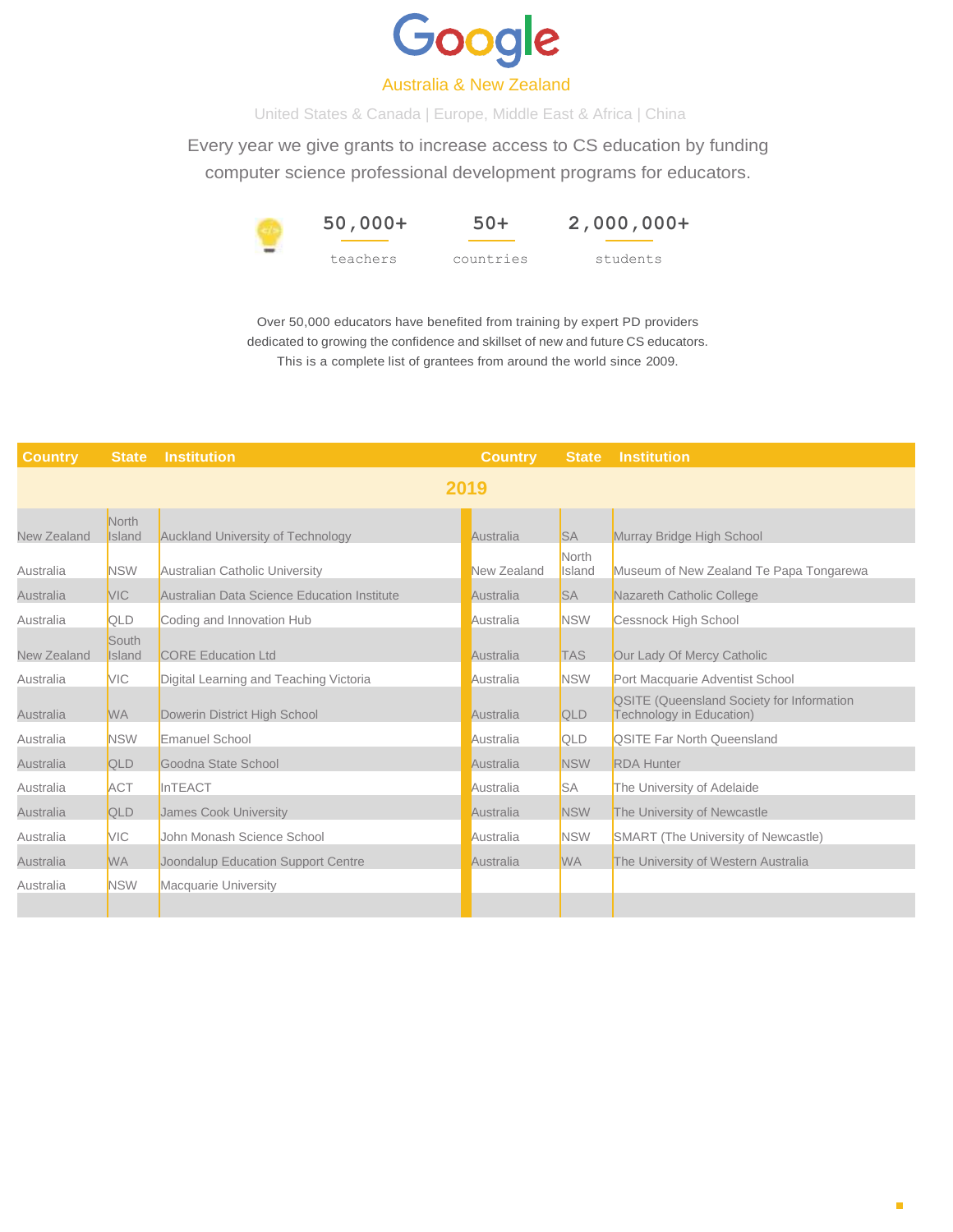| <b>Country</b> | <b>State</b>    | <b>Institution</b>                             | <b>Country</b> | <b>State</b>           | <b>Institution</b>                          |  |  |
|----------------|-----------------|------------------------------------------------|----------------|------------------------|---------------------------------------------|--|--|
| 2018           |                 |                                                |                |                        |                                             |  |  |
| New Zealand    | North<br>Island | Auckland University of Technology              | Australia      | QLD                    | Mountain Creek State High School            |  |  |
| Australia      | <b>NSW</b>      | Australian Catholic University                 | Australia      | <b>SA</b>              | Nazareth Catholic College                   |  |  |
| Australia      | QLD             | <b>Bentley Park College</b>                    | Australia      | <b>TAS</b>             | Our Lady of Mercy Catholic School           |  |  |
| Australia      | <b>NSW</b>      | Catholic Schools Office                        | Australia      | <b>SA</b>              | Pedare Christian College                    |  |  |
| Australia      | <b>NSW</b>      | <b>Cessnock High School Learning Community</b> | Australia      | QLD                    | <b>QSITE</b>                                |  |  |
| New Zealand    | South<br>Island | Core Education Ltd                             | Australia      | <b>NSW</b>             | <b>RDA Hunter</b>                           |  |  |
| Australia      | <b>VIC</b>      | <b>Deakin University</b>                       | Australia      | <b>NSW</b>             | <b>Tahmoor Public School</b>                |  |  |
| Australia      | QLD             | Faith Lutheran College                         | New Zealand    | North<br>Island        | The Museum of New Zealand Te Papa Tongarewa |  |  |
| Australia      | QLD             | <b>Griffith University</b>                     | Australia      | <b>SA</b>              | University of Adelaide                      |  |  |
| Australia      | <b>NSW</b>      | <b>ICT Educators NSW</b>                       | Australia      | <b>VIC</b>             | University of Melbourne                     |  |  |
| Australia      | <b>ACT</b>      | Information Technology Educators ACT           | Australia      | <b>NSW</b>             | University of Newcastle                     |  |  |
| Australia      | <b>VIC</b>      | John Monash Science School                     | Australia      | <b>NSW</b>             | University of Newcastle (SMART)             |  |  |
| Australia      | <b>NSW</b>      | <b>Macquarie University</b>                    | Australia      | <b>WA</b>              | University of Western Australia             |  |  |
| Australia      | <b>NSW</b>      | MadMaker (University of Sydney)                | New Zealand    | <b>North</b><br>Island | Victoria University of Wellington           |  |  |
|                |                 |                                                |                |                        |                                             |  |  |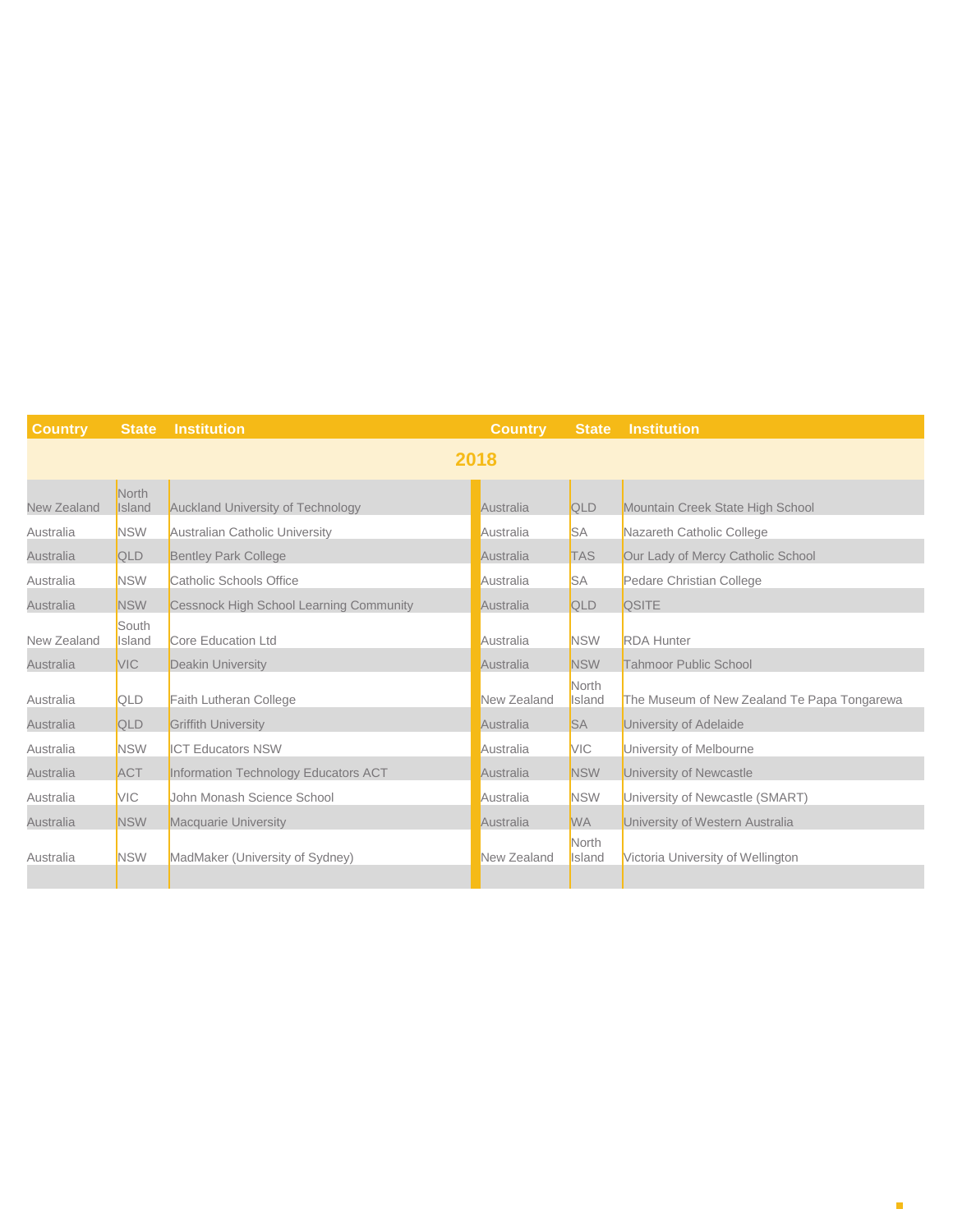| <b>Country</b> | <b>State</b> | <b>Institution</b>                                 | <b>Country</b> | <b>Institution</b><br><b>State</b> |            |                                                           |
|----------------|--------------|----------------------------------------------------|----------------|------------------------------------|------------|-----------------------------------------------------------|
| 2017           |              |                                                    |                |                                    |            |                                                           |
| New Zealand    |              | Auckland University of Technology                  |                | Australia                          | <b>NSW</b> | St Bernard's Primary Bateman's Bay                        |
| Australia      | <b>NSW</b>   | Australian Catholic University                     |                | Australia                          | <b>NSW</b> | St Columba Anglican School                                |
| Australia      | QLD          | <b>Bentley Park College</b>                        |                | Australia                          | <b>TAS</b> | Tasmanian Society for Information Technology in Education |
| Australia      | <b>NSW</b>   | Catholic Schools Office, Lismore                   |                |                                    |            |                                                           |
| Australia      | QLD          | Coding and Innovation Hub                          |                | Australia                          | <b>SA</b>  | The University of Adelaide                                |
| Australia      | VIC          | Design & Technology Teachers' Association          |                | New Zealand                        |            | The University of Canterbury                              |
| Australia      | QLD          | <b>Griffith University</b>                         |                | New Zealand                        |            | The University of Canterbury                              |
| Australia      | <b>NSW</b>   | <b>ICTENSW</b>                                     |                | Australia                          | <b>VIC</b> | The University of Melbourne                               |
| Australia      | VIC          | John Monash Science School                         |                | Australia                          | <b>VIC</b> | The University of Melbourne                               |
| Australia      | <b>NSW</b>   | <b>Macquarie University</b>                        |                | Australia                          | <b>NSW</b> | The University of Newcastle                               |
| New Zealand    |              | <b>NZACDITT</b>                                    |                | Australia                          | <b>NSW</b> | The University of Sydney (MadMaker)                       |
| Australia      | SA           | Pedare Christian College                           |                | Australia                          | <b>WA</b>  | The University of Western Australia                       |
| Australia      | <b>NSW</b>   | Regional Development Australia Hunter (RDA Hunter) |                | Australia                          | <b>VIC</b> | Victoria University (Melbourne)                           |
|                |              |                                                    |                | New Zealand                        |            | Victoria University of Wellington                         |
| Australia      | <b>NSW</b>   | Southern Cross University                          |                |                                    |            |                                                           |
| 2016           |              |                                                    |                |                                    |            |                                                           |
| Australia      | <b>NSW</b>   | Australian Catholic University                     |                | Australia                          | <b>NSW</b> | Southern Cross University                                 |
| Australia      | <b>NSW</b>   | Australian Council for Educational Research        |                | Australia                          | <b>NSW</b> | St Columba Anglican School                                |
| Australia      | <b>NSW</b>   | Code Club Australia                                |                | Australia                          | <b>VIC</b> | Swinburne University of Technology                        |
| Australia      | QLD          | Coding and Innovation Hub                          |                | Australia                          | <b>TAS</b> | <b>Tasmanian Catholic Education Office</b>                |
| New Zealand    |              | <b>CORE Education Ltd (CORE)</b>                   |                | Australia                          | QLD        | <b>Tech Girls Movement</b>                                |
| Australia      | <b>VIC</b>   | Digital Learning and Teaching Victoria             |                | Australia                          | <b>SA</b>  | The University of Adelaide                                |
| Australia      | SA           | <b>Grant High School</b>                           |                | New Zealand                        |            | The University of Canterbury (Primary)                    |
| Australia      | <b>NSW</b>   | <b>ICT Educators NSW</b>                           |                | New Zealand                        |            | The University of Canterbury (Secondary)                  |
| Australia      | <b>ACT</b>   | Information Technology Educators ACT               |                | Australia                          | <b>VIC</b> | The University of Melbourne                               |
| Australia      | QLD          | <b>QSITE</b>                                       |                | Australia                          | <b>NSW</b> | The University of Newcastle                               |
| Australia      | QLD          | Queensland University of Technology                |                | Australia                          | QLD        | The University of Queensland                              |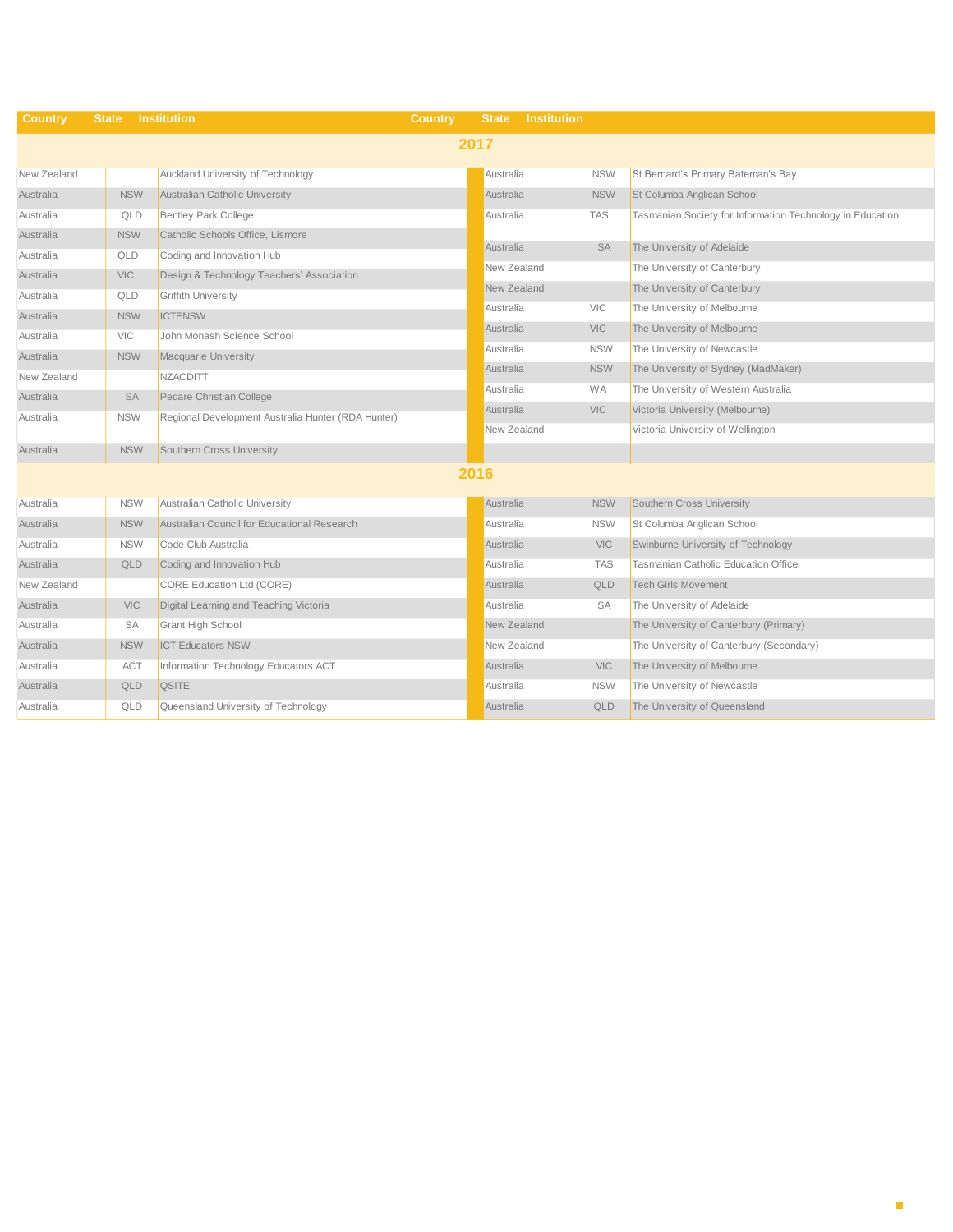| <b>Country</b> | <b>State</b> | <b>Institution</b>                   | <b>Country</b> | <b>State</b> | <b>Institution</b>                                                |  |  |
|----------------|--------------|--------------------------------------|----------------|--------------|-------------------------------------------------------------------|--|--|
| Australia      | <b>NSW</b>   | The University of Sydney             | New Zealand    |              | Victoria University of Wellington                                 |  |  |
| Australia      | <b>TAS</b>   | The University of Tasmania           | Australia      | <b>VIC</b>   | Victoria University                                               |  |  |
| Australia      | <b>WA</b>    | The University of Western Australia  |                |              |                                                                   |  |  |
| 2015           |              |                                      |                |              |                                                                   |  |  |
| Australia      | <b>NSW</b>   | Australian Catholic University       | Australia      | VIC          | Swinburne University of Technology                                |  |  |
| Australia      | <b>NSW</b>   | Code Club Australia                  | Australia      | <b>TAS</b>   | <b>Tasmanian Catholic Education Office</b>                        |  |  |
| Australia      | QLD          | CQUniversity                         | Australia      | SA           | The University of Adelaide                                        |  |  |
| Australia      | QLD          | <b>Griffith University</b>           | Australia      | <b>VIC</b>   | The University of Melbourne                                       |  |  |
| Australia      | <b>NSW</b>   | <b>ICTENSW</b>                       | Australia      | <b>NSW</b>   | The University of Newcastle                                       |  |  |
| Australia      | <b>ACT</b>   | Information Technology Educators ACT | Australia      | QLD          | The University of Queensland                                      |  |  |
| Australia      | <b>VIC</b>   | La Trobe University                  | Australia      | <b>WA</b>    | The University of Western Australia                               |  |  |
| Australia      | <b>NSW</b>   | Macquarie University - FIRST         | New Zealand    |              | Unitec Institute of Technology                                    |  |  |
| Australia      | <b>NSW</b>   | Macquarie University                 | New Zealand    |              | University of Canterbury                                          |  |  |
| Australia      | SA           | Mark Oliphant College                | Australia      | <b>NSW</b>   | University of New South Wales                                     |  |  |
| Australia      | QLD          | <b>QSITE</b>                         | Australia      | <b>TAS</b>   | University of Tasmania                                            |  |  |
| Australia      | QLD          | Queensland University of Technology  | New Zealand    |              | Victoria University of Wellington                                 |  |  |
| New Zealand    |              | Robotics Education NZ Trust (RENZ)   | Australia      | <b>NSW</b>   | Australian Council for Educational Research                       |  |  |
| Australia      | <b>NSW</b>   | St Columba Anglican School           |                |              |                                                                   |  |  |
| 2014           |              |                                      |                |              |                                                                   |  |  |
| Australia      | <b>TAS</b>   | Independent Schools Tasmania         | Australia      | <b>WA</b>    | University of Western Australia                                   |  |  |
| Australia      | <b>ACT</b>   | Information Technology Educators ACT | Australia      | <b>VIC</b>   | La Trobe University                                               |  |  |
| Australia      | <b>VIC</b>   | University of Melbourne              | New Zealand    |              | Unitec Institute of Technology                                    |  |  |
| Australia      | <b>NSW</b>   | <b>Macquarie University</b>          | Australia      | QLD          | University of QLD                                                 |  |  |
| Australia      | <b>NSW</b>   | <b>UNSW</b>                          | Australia      | QLD          | Queensland Society for Information Technology<br><b>Educators</b> |  |  |
| Australia      | <b>NSW</b>   | University of Newcastle              | Australia      | QLD          | Queensland University of Technology                               |  |  |
| Australia      | SA           | University of Adelaide               | New Zealand    |              | Victoria University of Wellington                                 |  |  |
| Australia      | SA           | Mark Oliphant College                | New Zealand    |              | University of Canterbury                                          |  |  |
| Australia      | QLD          | <b>Griffith University</b>           | Australia      | <b>TAS</b>   | University of Tasmania                                            |  |  |
| Australia      | <b>NSW</b>   | University of Sydney                 |                |              |                                                                   |  |  |
| Australia      | <b>NSW</b>   | Macquarie University (FIRST)         |                |              |                                                                   |  |  |
| 2013           |              |                                      |                |              |                                                                   |  |  |
| Australia      | VIC          | Deakin University                    | Australia      | <b>NSW</b>   | The University of New South Wales                                 |  |  |
| Australia      | QLD          | <b>Griffith University</b>           | Australia      | <b>NSW</b>   | The University of Newcastle                                       |  |  |
| Australia      | <b>NSW</b>   | Macquarie University                 | Australia      | QLD          | The University of Queensland                                      |  |  |
| Australia      | <b>NSW</b>   | <b>Macquarie University</b>          | Australia      | <b>NSW</b>   | The University of Sydney                                          |  |  |
| Australia      | VIC          | Swinburne University of Technology   | Australia      | <b>TAS</b>   | The University of Tasmania                                        |  |  |
| Australia      | <b>SA</b>    | The University of Adelaide           | Australia      | <b>WA</b>    | The University of Western Australia                               |  |  |
| Australia      | ACT          | The University of Canberra           | New Zealand    |              | Unitec                                                            |  |  |
| New Zealand    |              | The University of Canterbury         | New Zealand    |              | Victoria University of Wellington                                 |  |  |
| Australia      | VIC          | The University of Melbourne          |                |              |                                                                   |  |  |